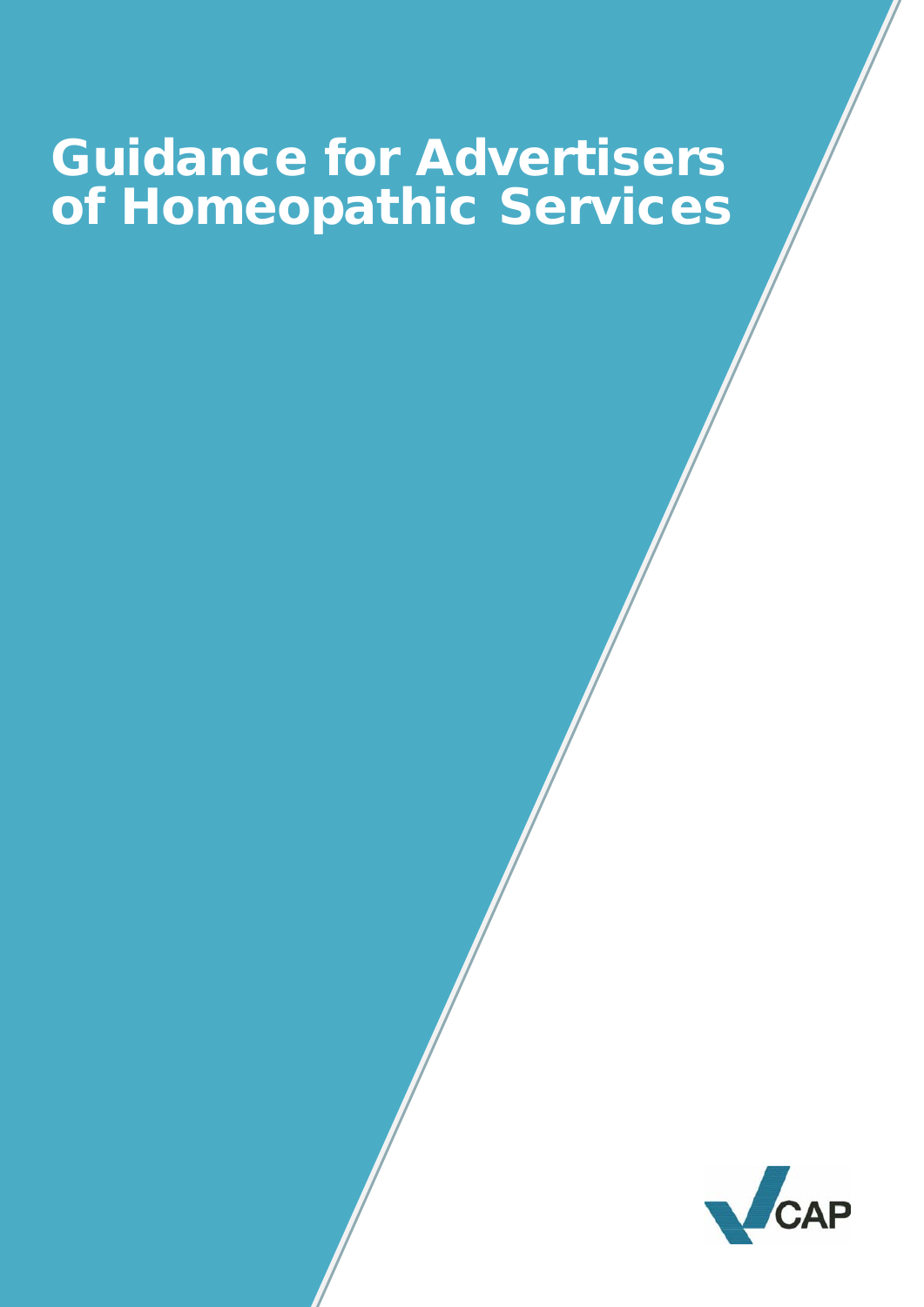**This advice is intended to help marketers of homeopathic services comply with the CAP Code, particularly online, and to understand the ASA's current position regarding acceptable claims.**

The ASA does not regulate homeopathic clinical practice; that is a matter for your professional body. Nor does it regulate private communications or conversations between you and your (potential) clients. The ASA regulates your advertising only.

#### **The need for evidence**

One of the key rules in the CAP Code is that advertisers need to hold evidence for 'objective' claims made in marketing communications. These are claims that consumers are likely to regard as objective i.e. they have a factual basis. The Code states the following:

 *3.7 Before distributing or submitting a marketing communication for publication, marketers must hold documentary evidence to prove claims that consumers are likely to regard as objective and that are capable of objective substantiation. The ASA may regard claims as misleading in the absence of adequate substantiation.*

The words 'before... publication' are crucial. As the marketer, you have a pre-publication responsibility for ensuring that your claims are borne out in fact and, where necessary, supported by robust evidence. Rule 3.7 is further clarified in the section specific to medicines and health-related products:

 *12.1 Objective claims must be backed by evidence, if relevant consisting of trials conducted on people. If relevant, the rules in this section apply to claims for products for animals. Substantiation will be assessed on the basis of the available scientific knowledge.*

#### **Medicines must be marketed in line with their product licence or registration**

Legislation requires that medicines must have a licence before they are marketed. Homeopathic medicinal products must be registered before they are marketed. Products, whether registered or licensed, must be marketed in line with the summary of product characteristics. Therefore, any claim that product 'x' can treat / cure medical condition 'y' should only be made about licensed or registered products, if the licence / registration permits it.

 *12.20 Homeopathic medicinal products must be registered in the UK. Any product information given in the marketing communication should be confined to what appears on the label. Marketing communications must include a warning to consult a doctor if symptoms persist. Marketing communications for an unlicensed product must not make a medicinal or therapeutic claim or refer to an ailment unless authorised by the MHRA to do so.*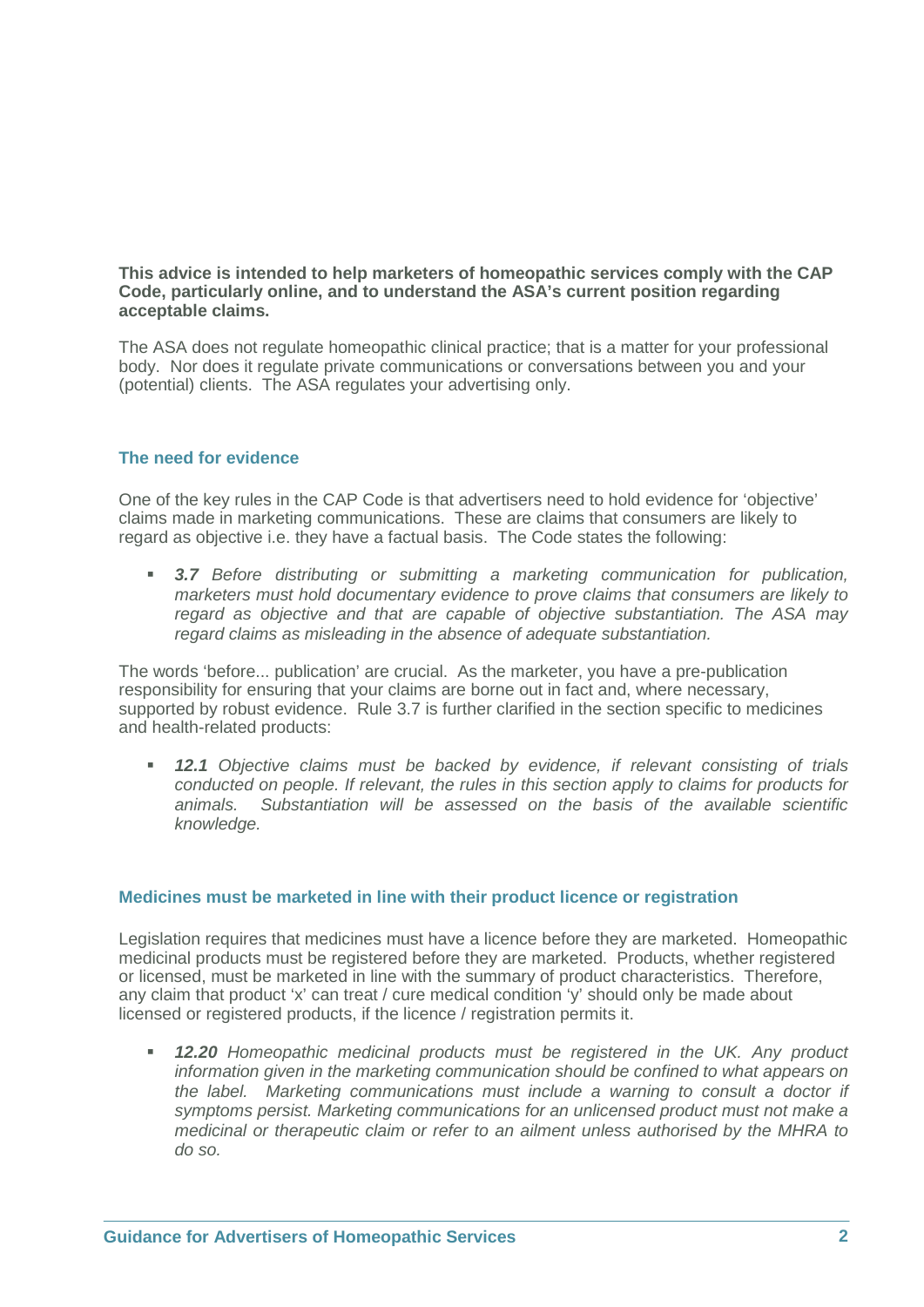## **Members of the public must not be discouraged from essential treatment**

Members of the public that have, or believe they have, a health condition for which medical supervision should be sought are potentially vulnerable to misleading claims that a product or a service will help that condition.

It is important not to discourage essential treatment by offering advice, diagnosis or treatment for conditions that should be supervised by a suitably qualified healthcare professional<sup>[1](#page-2-0)</sup>. The Code states the following:

*12.2 Marketers must not discourage essential treatment for conditions for which medical supervision should be sought. For example, they must not offer specific advice on, diagnosis of or treatment for such conditions unless that advice, diagnosis or treatment is conducted under the supervision of a suitably qualified health professional. Accurate and responsible general information about such conditions may, however, be offered.*

*Health professionals will be deemed suitably qualified only if they can provide suitable credentials; for example, evidence of: relevant professional expertise or qualifications; systems for regular review of members' skills and competencies and suitable professional indemnity insurance covering all services provided; accreditation by a professional or regulatory body that has systems for dealing with complaints and taking disciplinary action and has registration based on minimum standards for training and qualifications.*

## **Claims to avoid**

 $\overline{a}$ 

In the simplest terms, you should avoid using efficacy claims, whether implied or direct, that aren't supported by robust evidence. If you are stating or implying that you, your service or a product can be effective in doing something, you need to ensure that you have the evidence to prove the claim.

If you are making claims for a homeopathic product, or for a treatment based on a specific product, or combination of products, you may only make such claims as are permitted by the product licence(s). You will need to consult the MHRA for advice on this point.

To date, the ASA has have not seen persuasive evidence to support claims that homeopathy can treat, cure or relieve specific conditions or symptoms. We understand this position is in line with other authoritative reviews of evidence.

We therefore advise homeopathy marketers to avoid making specific claims of efficacy for treatments where robust evidence is not held to substantiate them.

<span id="page-2-0"></span><sup>&</sup>lt;sup>1</sup> [This document](http://www.copyadvice.org.uk/~/media/Files/Copy%20Advice/Help%20Notes/ailments_health_beauty_slimming.ashx) provides more detailed information on this point.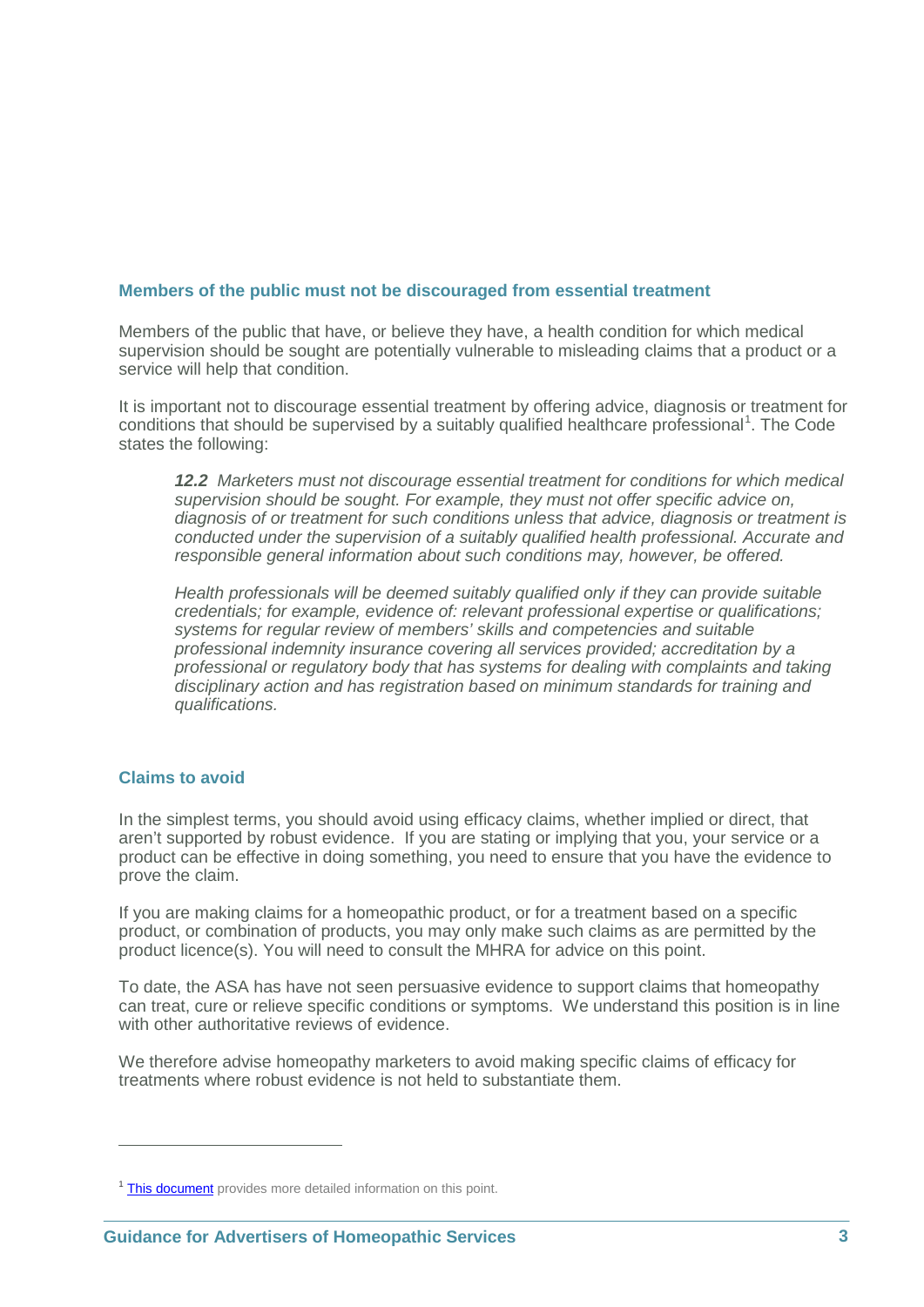Even if a specific product is not cited, marketers of homeopathy services should not state or imply that conditions or symptoms can be relieved or cured by homeopathy.This means marketing of homeopathy services should not use words such as 'cure' or 'treat', nor list medical conditions because the ASA has a long-standing position that, by doing so, readers are likely to infer that the conditions or symptoms listed can be alleviated. We advise that these claims are not used either directly or indirectly, including through the use of imagery.

## **What can be said in marketing communications?**

We have drafted examples of claims that are likely to comply with the CAP Code. This list is neither exhaustive nor prescriptive.

Homeopaths may legitimately provide information such as:

- The origins of homeopathy, for example:
	- **Homeopathy has its origins in ancient history dating back to Hippocrates.**
	- This was further developed by a German doctor, Samuel Hahnemann.
	- It has been widely used for over 200 years, across the world.
- The theory behind homeopathy (however, this should not make efficacy claims):
	- Homeopathy is based on the theory (or belief) that like cures like.
	- The process of devising a homeopathic remedy is based on the theory that the method of dilution and agitation causes a reaction between the ingredient, for example arnica, and the water and alcohol it is diluted in. Although it is diluted many times, homeopaths consider that the homeopathic remedy retains the original ingredient.
- That homeopathic products are safe to use alongside conventional medicine.
- How a therapy session can contribute positive benefits of wellbeing to the client.
- The quality and standard of facilities provided.
- The number of years a homeopath has been qualified, as well as the number of clients that have been seen (as long as evidence is held to support these claims).
- The quality of the ingredients used e.g. *"I use only the highest quality homeopathic products".*
- A list of ingredients as long as there are no indications or efficacy claims alongside them.
- **What happens during a therapy session.**
- That some NHS hospitals use homeopathy and that there are homeopathic hospitals funded by the NHS.